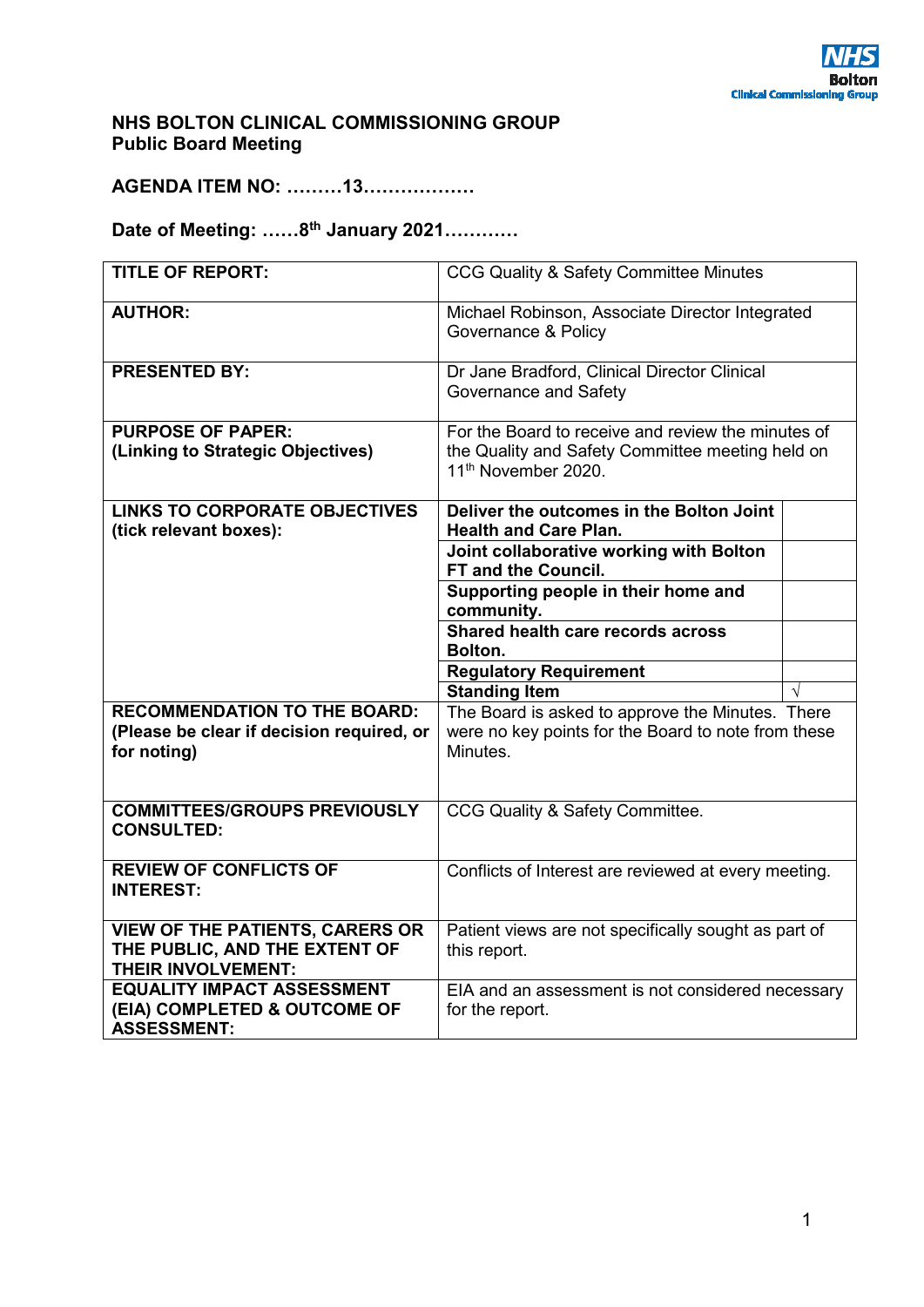

#### **MINUTES**

# **CCG Quality and Safety Committee**

**Date: 11th November 2020** 

**Time: 9.00am – 10.40am** 

**Venue: Microsoft teams** 

**Present:** 

| <b>Jane Bradford</b><br>(Chair) | <b>Clinical Director, Governance and Safety (JB)</b>     |
|---------------------------------|----------------------------------------------------------|
| <b>Michael Robinson</b>         | <b>Associate Director, Governance and Safety</b><br>(MR) |
| <b>Jayne Waite</b>              | <b>Head Nurse for Personalisation and Choice</b><br>(JW) |
| Zeida Ali                       | Lay Board Member (ZA)                                    |
| <b>Chris Haigh</b>              | <b>Head of Medicines Optimisation (CH)</b>               |
| <b>Helen Lilley</b>             | <b>Nurse Board Member (HL)</b>                           |
| <b>Gill Baker</b>               | Head of Strategic Commissioning - Adult                  |
|                                 | <b>Acute and Community [GB]</b>                          |
| <b>Diane Sankey</b>             | <b>Patient Safety &amp; Governance Lead (DS)</b>         |
| <b>Nicola Onley</b>             | <b>Associate Director, Communication &amp;</b>           |
|                                 | <b>Engagement (NO)</b>                                   |
| Leah Payne                      | Senior Officer, Healthwatch (LP)                         |
| <b>Julia Darbyshire</b>         | Senior Officer (Healthwatch) (JD)                        |

### **In attendance:**

**Minutes by:** 

**Joanne Meaney Personal Assistant (JM)** 

| Minute<br>No. | <b>TOPIC</b>                                                                                                                                                                                                                                                              |  |
|---------------|---------------------------------------------------------------------------------------------------------------------------------------------------------------------------------------------------------------------------------------------------------------------------|--|
| 107/20        | <b>Apologies for Absence</b><br>Apologies for absence were received from:<br>• John Tabor, GP clinical lead<br>• Kaleel Khan, Designated Adults Safeguarding lead<br>Lynda Helsby. Associate Director, Primary Care & Health<br>Improvement                               |  |
| 108/20        | <b>Declarations of Interest</b><br>The Chair reminded committee members of their obligation to declare any<br>interest they may have on any issues arising at committee meetings which<br>might conflict with the business of NHS Bolton Clinical Commissioning<br>Group. |  |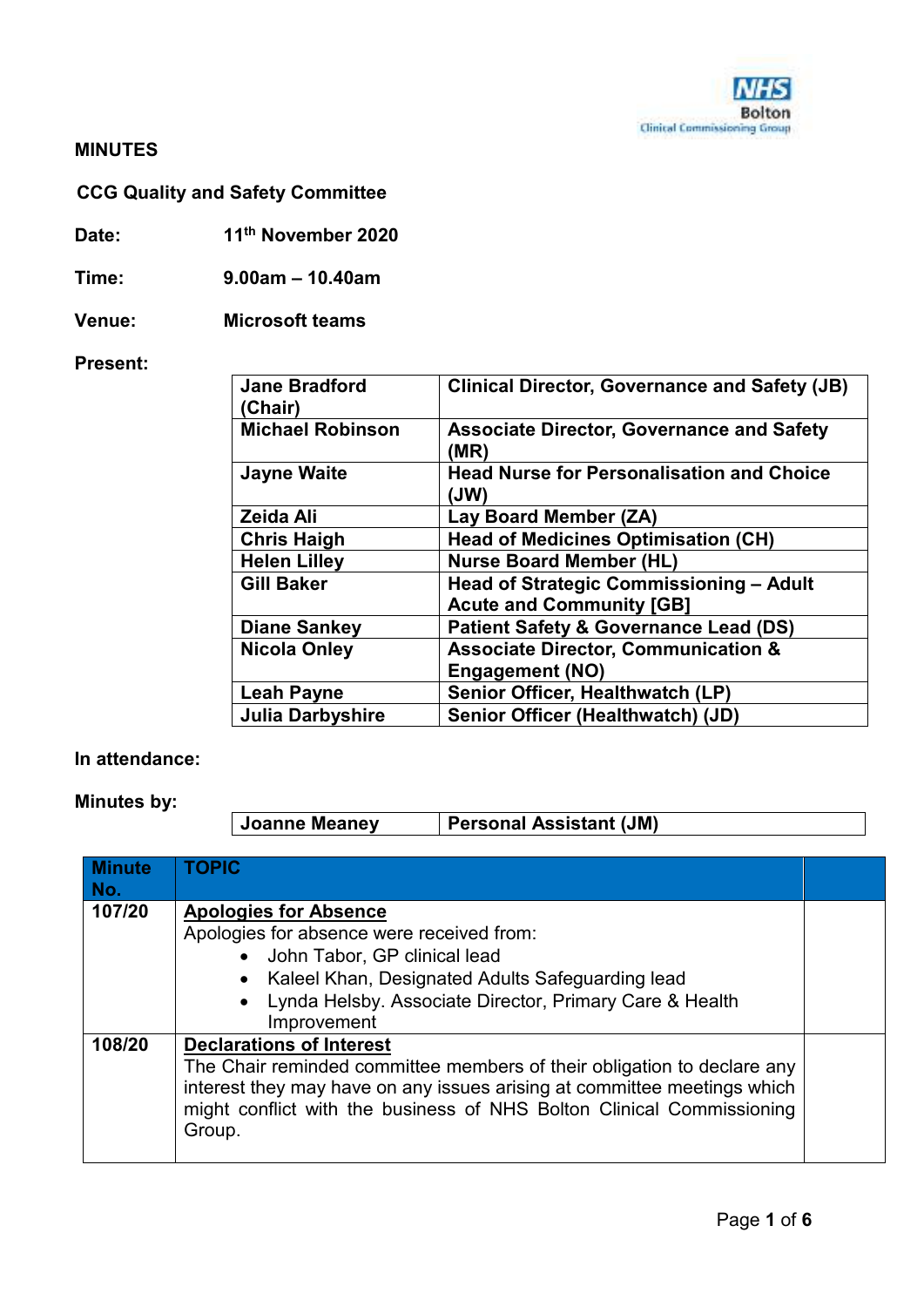

|        | Declarations declared by members of the Quality and Safety Committee<br>are listed in the CCG's Register of Interests. The Register is available<br>either via the Board Secretary to the Governing Body or the CCG website<br>at the following link:<br>http://www.boltonccg.nhs.uk/about-us/declarations-of-interest                                                                                                                                                                                                                                                                                                                                                                                                                                                                                                                          |  |
|--------|-------------------------------------------------------------------------------------------------------------------------------------------------------------------------------------------------------------------------------------------------------------------------------------------------------------------------------------------------------------------------------------------------------------------------------------------------------------------------------------------------------------------------------------------------------------------------------------------------------------------------------------------------------------------------------------------------------------------------------------------------------------------------------------------------------------------------------------------------|--|
|        | C Haigh declared an interest in relation to his role at Health Innovation<br>Manchester.                                                                                                                                                                                                                                                                                                                                                                                                                                                                                                                                                                                                                                                                                                                                                        |  |
|        | The Chair took a few moments of respect for a former member of the clinical<br>governance team who sadly passed away as a result of covid.                                                                                                                                                                                                                                                                                                                                                                                                                                                                                                                                                                                                                                                                                                      |  |
| 109/20 | Minutes from the last meeting held on 8 <sup>th</sup> September 2020 and action                                                                                                                                                                                                                                                                                                                                                                                                                                                                                                                                                                                                                                                                                                                                                                 |  |
|        | <u>log</u><br>The minutes of the meeting held on $8th$ September 2020 were approved as<br>a correct record.                                                                                                                                                                                                                                                                                                                                                                                                                                                                                                                                                                                                                                                                                                                                     |  |
|        | Healthwatch $-$ GP incident $-$ JB updated that a number of incidents<br>would be collated and taken through the next meeting of the clinical<br>leads;                                                                                                                                                                                                                                                                                                                                                                                                                                                                                                                                                                                                                                                                                         |  |
|        | Mandated training has been escalated with relevant directors;                                                                                                                                                                                                                                                                                                                                                                                                                                                                                                                                                                                                                                                                                                                                                                                   |  |
| 110/20 | <b>Communications and Engagement</b><br>NO updated that the flu campaign plans are progressing well. The Flu fairy<br>packs have been issued and linking in with Age UK and a number of other<br>organisations to get messages out into peoples homes. Working with<br>Flohesion for a number of videos in different languages fronted by<br>community members to reach into the BAME community and a joint piece<br>of work is ongoing with BCOM on flu.<br>The team are continuing to support primary care colleagues, the CCG and<br>all partners with covid related messages.<br>In relation to staff, a staff survey is due to be issued relevant to the current<br>situation, working from home and coping mechanisms.<br>The Chief Officer is to issue a thank you to staff which will be sent to all<br>home addresses.<br><b>Noted</b> |  |
| 111/20 | <b>Healthwatch Update</b>                                                                                                                                                                                                                                                                                                                                                                                                                                                                                                                                                                                                                                                                                                                                                                                                                       |  |
|        | Information advice and guidance report<br>Members noted the update report and the following areas where highlighted<br>NHS dentistry continues to dominate enquiries. Healthwatch have<br>been in contact with GM colleagues and set up regular meetings<br>which have been useful to share local intelligence;                                                                                                                                                                                                                                                                                                                                                                                                                                                                                                                                 |  |
|        | Working on patient stories in relation to dental enquiries and a health<br>and social care survey;                                                                                                                                                                                                                                                                                                                                                                                                                                                                                                                                                                                                                                                                                                                                              |  |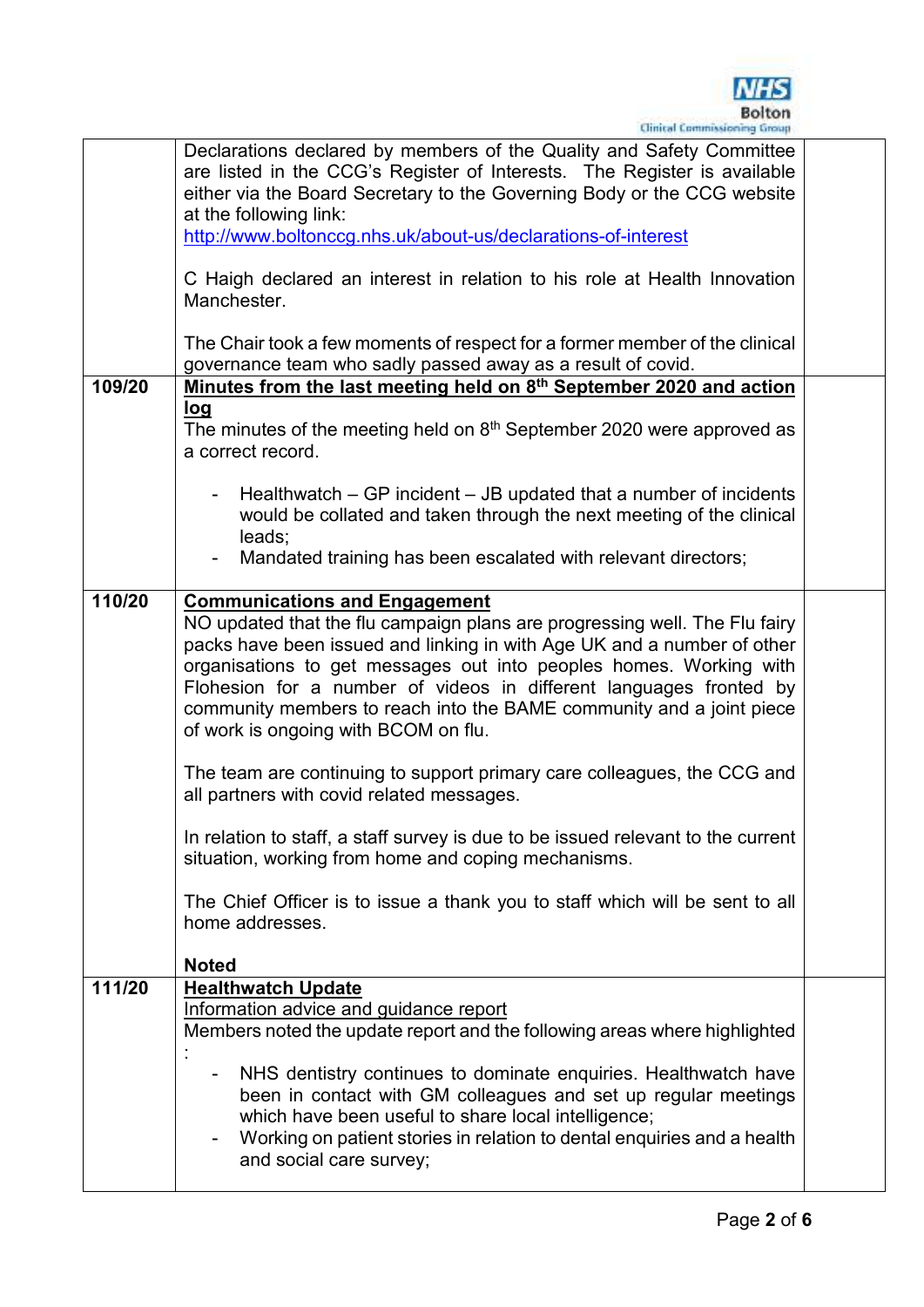

|        | <b>Cuartai Foundationned runniti</b>                                                                                                                                                                                                                                                                                                                                                                                                                                                                                                                                                                                                                                                                                                                                                                                                                                                                                                                                                                                                                                                                                                                                                                                                                                                                   |       |
|--------|--------------------------------------------------------------------------------------------------------------------------------------------------------------------------------------------------------------------------------------------------------------------------------------------------------------------------------------------------------------------------------------------------------------------------------------------------------------------------------------------------------------------------------------------------------------------------------------------------------------------------------------------------------------------------------------------------------------------------------------------------------------------------------------------------------------------------------------------------------------------------------------------------------------------------------------------------------------------------------------------------------------------------------------------------------------------------------------------------------------------------------------------------------------------------------------------------------------------------------------------------------------------------------------------------------|-------|
|        | 10 enquiries were related to GP practices which were escalated to<br>the CCG. In relation to the 13 year old it was noted that there is strict<br>criteria for referral across GM through EUR policies, unless there are<br>exceptional circumstances;<br>DS updated that the flu vaccine enquiry is now a formal complaint<br>and any further learning to be fed back;<br>HL queried generally on dentistry for children and asked if there have<br>been any more rising admissions for urgent dentistry at the acute<br>hospital because of lack of access. It was reported that the GM<br>Recovery Cell Group are addressing this and working is taking place<br>with schools in respect of teeth brushing;<br>GB updated that work is taking place locally with BFT regarding the<br>increase in A&E attendances for dentistry issues around the offer for<br>urgent dental purposes, with analysis and working with GM<br>colleagues. This has been escalated through UECB and NHSE<br>commissioners to ensure there is the capacity in urgent dental<br>services for OOH support<br>JB updated that a recent Healthwatch report on Hospital admissions had<br>been discussed through CCG Executive and that it would be useful to bring<br>this to the next meeting.<br>Members noted the update | LP/JD |
| 112/20 | <b>Governance and Safety Report</b>                                                                                                                                                                                                                                                                                                                                                                                                                                                                                                                                                                                                                                                                                                                                                                                                                                                                                                                                                                                                                                                                                                                                                                                                                                                                    |       |
|        | The Committee received a copy of the Governance and Safety report for<br>month 1. It was highlighted that the numbers of dropped from quarter one<br>last year and that due to capacity in the team there is a backlog of nursing<br>homes incidents yet to be recorded.<br>Members received within the report a copy of the Governance and Safety<br>newsletter for information which includes learning from incidents.                                                                                                                                                                                                                                                                                                                                                                                                                                                                                                                                                                                                                                                                                                                                                                                                                                                                               |       |
|        | Members of the Committee noted the report                                                                                                                                                                                                                                                                                                                                                                                                                                                                                                                                                                                                                                                                                                                                                                                                                                                                                                                                                                                                                                                                                                                                                                                                                                                              |       |
|        | <b>CLINICAL EFFECTIVENESS</b>                                                                                                                                                                                                                                                                                                                                                                                                                                                                                                                                                                                                                                                                                                                                                                                                                                                                                                                                                                                                                                                                                                                                                                                                                                                                          |       |
|        |                                                                                                                                                                                                                                                                                                                                                                                                                                                                                                                                                                                                                                                                                                                                                                                                                                                                                                                                                                                                                                                                                                                                                                                                                                                                                                        |       |
| 113/20 | <b>Nursing Home / Domiciliary Agency report</b><br>The report detailed the current nursing home ratings across the 11 homes,<br>with 6 rated overall as good.                                                                                                                                                                                                                                                                                                                                                                                                                                                                                                                                                                                                                                                                                                                                                                                                                                                                                                                                                                                                                                                                                                                                          |       |
|        | Millview – recently been made aware through safeguarding intelligence of<br>a pending court case for February 2021 concerning actions of home in<br>dealing with a carer and allegations of abuse on the residential unit;                                                                                                                                                                                                                                                                                                                                                                                                                                                                                                                                                                                                                                                                                                                                                                                                                                                                                                                                                                                                                                                                             |       |
|        | There are 4 homes rated requiring improvement :                                                                                                                                                                                                                                                                                                                                                                                                                                                                                                                                                                                                                                                                                                                                                                                                                                                                                                                                                                                                                                                                                                                                                                                                                                                        |       |
|        | $Farnworth$ – recently re-inspected awaiting results – the estate work<br>required has been addressed;<br>Shannon court – a recent spike in incidents being reported                                                                                                                                                                                                                                                                                                                                                                                                                                                                                                                                                                                                                                                                                                                                                                                                                                                                                                                                                                                                                                                                                                                                   |       |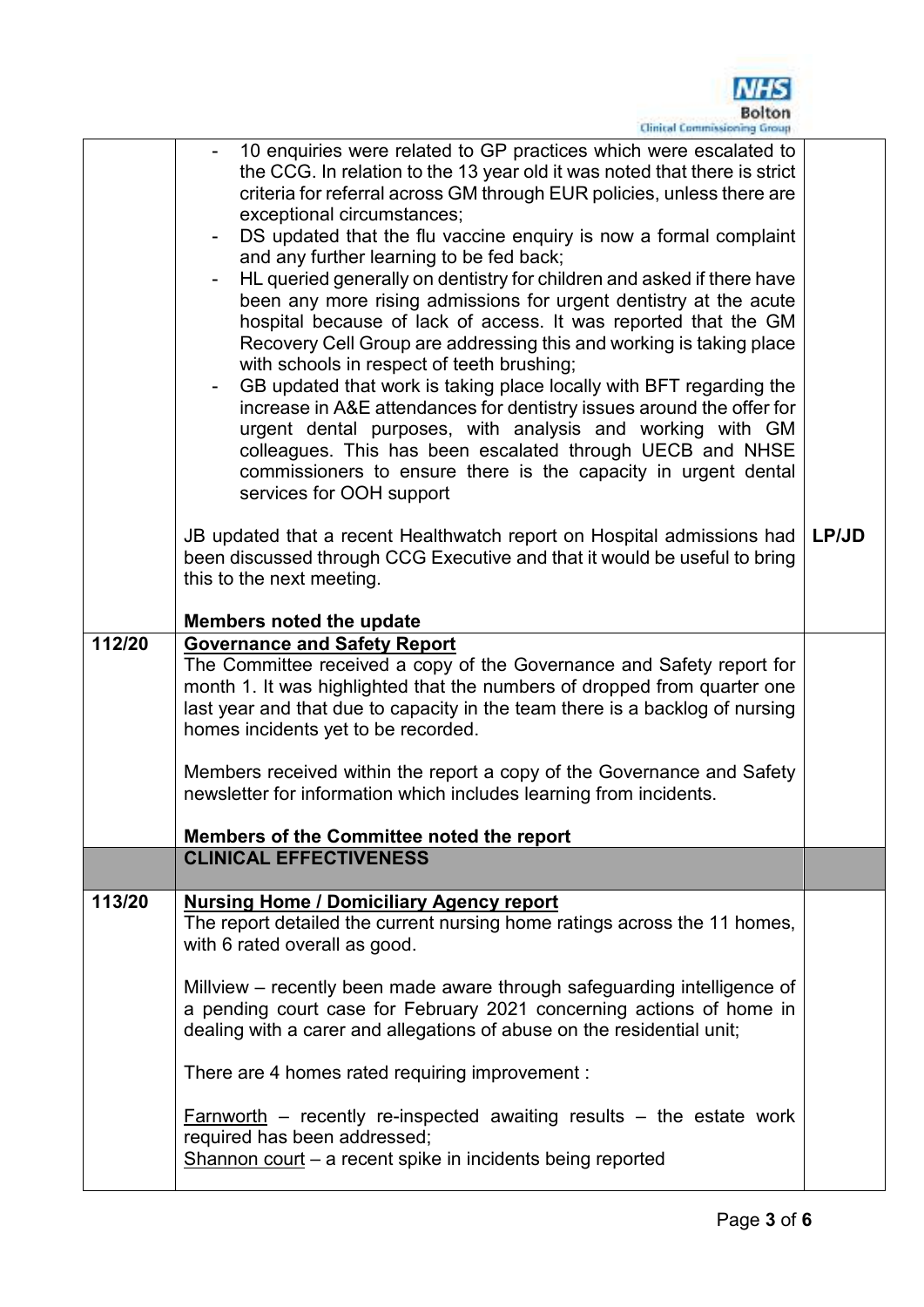

|        | No nursing homes are rated inadequate.                                        |  |
|--------|-------------------------------------------------------------------------------|--|
|        |                                                                               |  |
|        | Swallowfield Gardens is a new provider and there has been some adverse        |  |
|        | publicity on social media regarding a death from covid and an investigation   |  |
|        | is ongoing regarding this.                                                    |  |
|        |                                                                               |  |
|        | Domicilary                                                                    |  |
|        | Rightcare – notification of breach by CQC. Patients have received a           |  |
|        | telephone review and no concerns have been voiced by the patients or their    |  |
|        | families. The provider took voluntary suspension to new packages until the    |  |
|        | end of October.                                                               |  |
|        |                                                                               |  |
|        | Personal health budget direct payment                                         |  |
|        | There has been an allegation against a patient by a family member reported    |  |
|        | by the PA. This has not been substantiated following investigation.           |  |
|        |                                                                               |  |
|        | Covid update – there is currently one outbreak in one home.                   |  |
|        | Members noted the detailed update                                             |  |
| 114/20 | <b>Serious Incidents Report</b>                                               |  |
|        | The report updated that there are 7 ongoing serious incidents and one         |  |
|        | never event related to retained part of a drain.                              |  |
|        |                                                                               |  |
|        | All Trusts and CCGs are required by 30 November 2020 to appoint a             |  |
|        | Patient Safety Specialist to provide senior leadership, visibility and expert |  |
|        | support to patient safety work in their organisations. It was noted that Mike |  |
|        | Robinson had been appointed to the role for Bolton CCG.                       |  |
|        |                                                                               |  |
|        | Learning from the LeDeR reports has been included learning in Q&S             |  |
|        | newsletter and the annual report has been presented to the CCG Board.         |  |
|        |                                                                               |  |
|        | A thematic review of GM Wide serious incidents reported by GMMH in            |  |
|        | 2019/2020 has been carried out and a copy of the report was attached for      |  |
|        | information.                                                                  |  |
|        |                                                                               |  |
|        | Members noted the report.                                                     |  |
| 115/20 | <b>Safeguarding update</b>                                                    |  |
|        | No formal report this month. MR updated that the CCG are well on track        |  |
|        | with assurances from providers.                                               |  |
|        | It was noted that week commencing 16.11.20 is Adult Safeguarding Week         |  |
|        | with a focus on domestic abuse and violence.                                  |  |
|        | <b>Members noted the update</b>                                               |  |
|        |                                                                               |  |
|        | <b>PATIENT SAFETY</b>                                                         |  |
|        |                                                                               |  |
| 116/20 | <b>NICE Quality Standard Review</b>                                           |  |
|        | JB reported that the team are endeavouring to undertake reviews and it has    |  |
|        | been agreed that more clinical discussion is required and it is proposed that |  |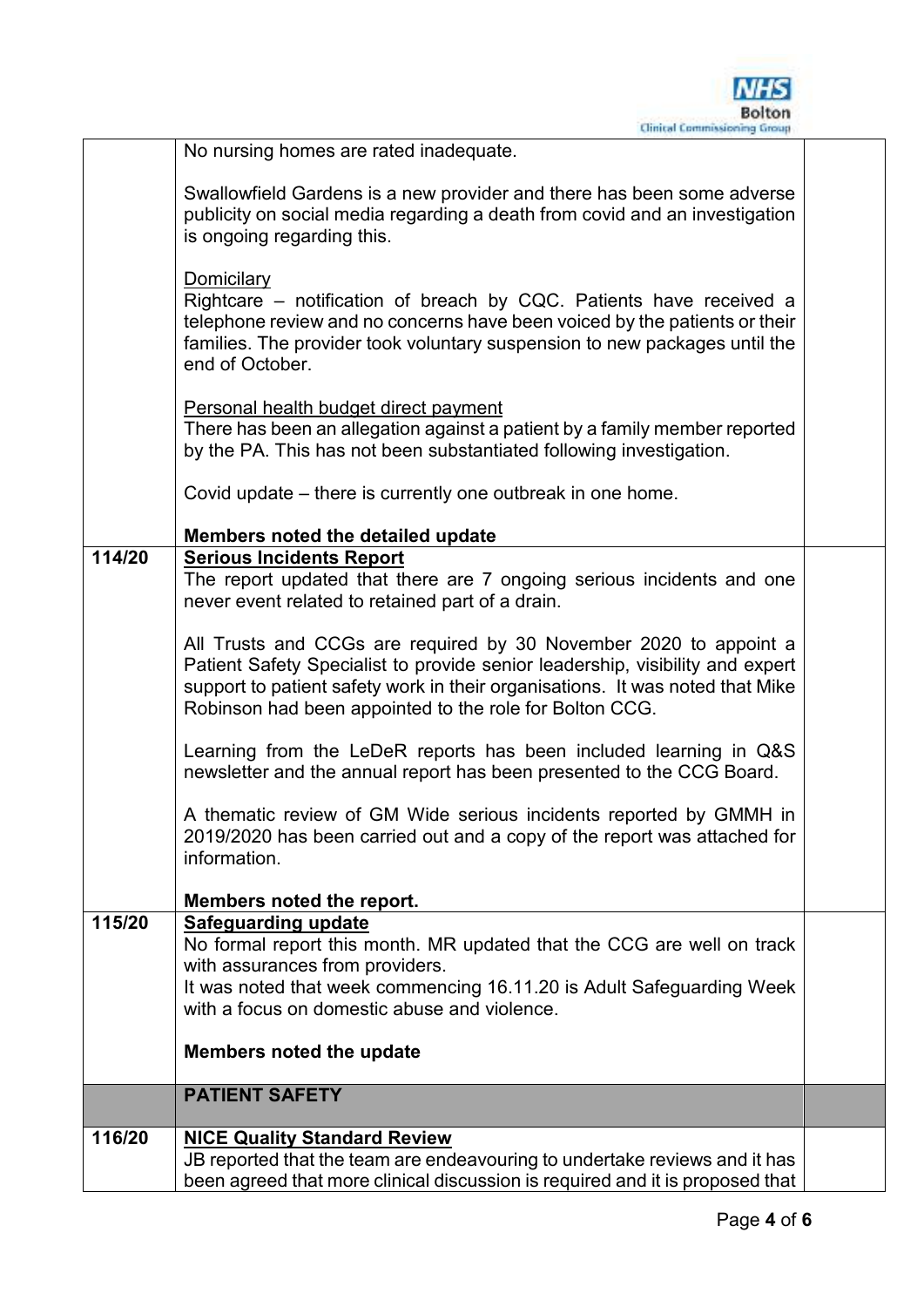

|                 | prior to sending quality standards out to CCG colleagues that liaison with<br>the Trust takes place and then discussion through CSOG.                                                                                                                                                                                                               |           |
|-----------------|-----------------------------------------------------------------------------------------------------------------------------------------------------------------------------------------------------------------------------------------------------------------------------------------------------------------------------------------------------|-----------|
|                 | <b>Noted</b>                                                                                                                                                                                                                                                                                                                                        |           |
| 117/20          | <b>EUR Project Group update</b><br>Members received for information a copy of the GM EUR Annual report<br>under the banner of clinical effectiveness, reassurance and engagement<br>with GM EUR policy development.<br>NHSE are looking at this work and released evidence base interventions<br>and are under a period of consultation nationally. |           |
|                 | MR to bring back an update to a future meeting.                                                                                                                                                                                                                                                                                                     | <b>MR</b> |
| 118/20          | <b>Bolton External Log Report</b><br>Received for information.<br>DS highlighted that the full report regarding the mental health review of the<br>death of a young girl in Queens Park is awaited.<br><b>Noted</b>                                                                                                                                 |           |
| 119/20          | <b>GM Quality Board papers and dataset</b><br>Stakeholder return received for information. No significant issues<br>highlighted.                                                                                                                                                                                                                    |           |
|                 | <b>Noted</b>                                                                                                                                                                                                                                                                                                                                        |           |
|                 | <b>Items for Information</b>                                                                                                                                                                                                                                                                                                                        |           |
| 120/20          | <b>Notes of associated meetings</b><br>Received for information.                                                                                                                                                                                                                                                                                    |           |
|                 | Members recognised BFT pressures as a consequence of the second wave<br>and elective work has been paused. National command and control<br>structure being discussed.<br>Clinical validation and priority of patients on waiting lists is being<br>undertaken.<br>Working with GM colleagues as oversight, green site capacity utilisation.         |           |
|                 | For reassurance outpatients is still running and patients are being<br>encouraged to access health care where needed, focus on cancer patients<br>being prioritised.                                                                                                                                                                                |           |
| 121/20<br>121.1 | <b>Any Other Business</b><br>CH reported that the Smash tool, a patient safety tool risk of combination<br>of drugs is now live.                                                                                                                                                                                                                    |           |
| 121.2           | MR informed members that an update on Bolton Care Record to highlight<br>quality benefits will be brought to the next meeting.                                                                                                                                                                                                                      | <u>MR</u> |
| 121.3           | Quarterly quality assurance with GM – MR informed members that he and<br>DS will join a call with GM with the focus on CHC, LD reviews, patient safety<br>specialist role, mental health, waiting times and ambulance turnaround.                                                                                                                   |           |